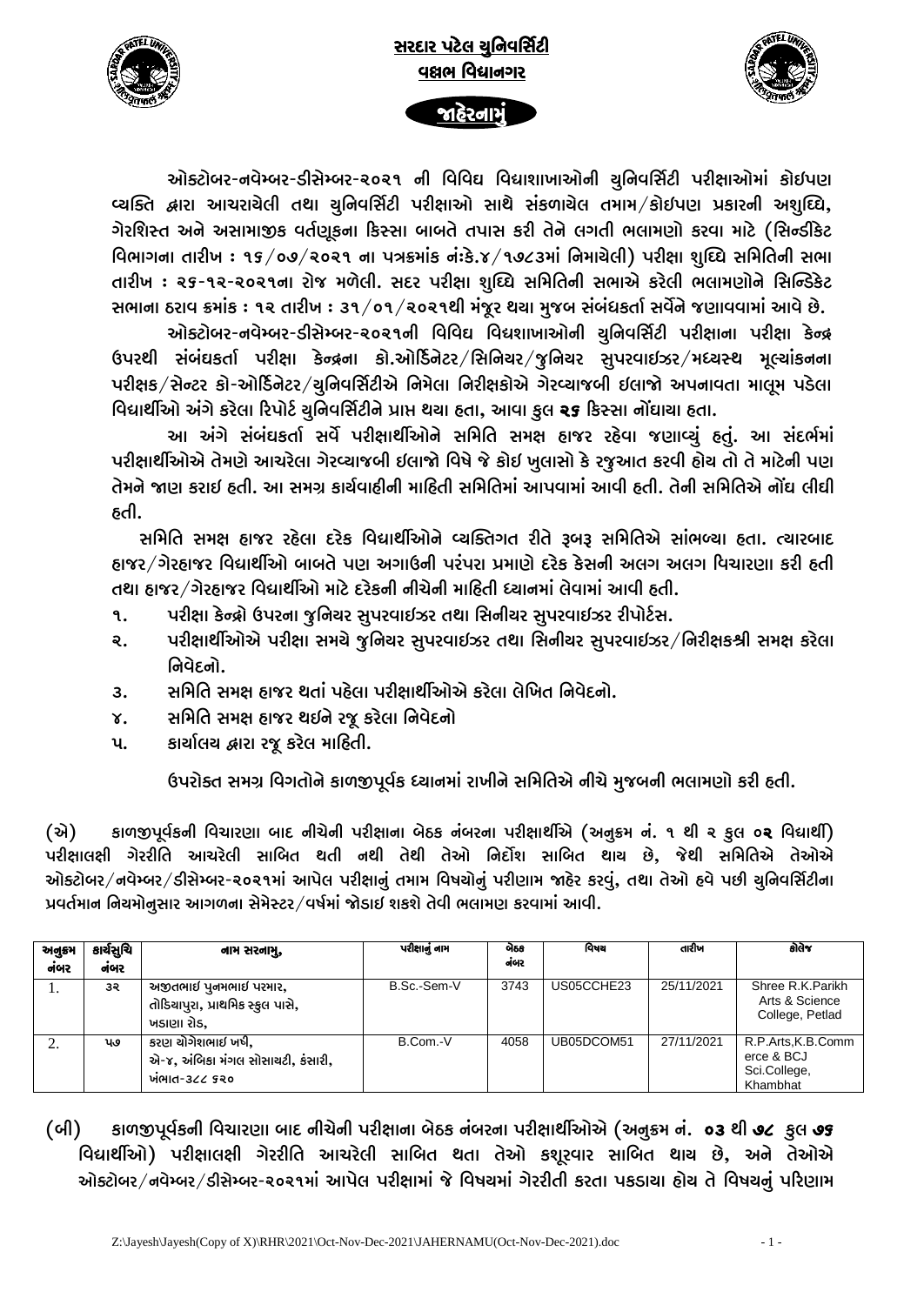રદ કરી બાકીના વિષચોનું પરીણામ જાહેર કરવામાં આવે. તેઓ હવે પછી ચુનિવર્સિટીના પ્રવર્તમાન નિયમોનુસાર આગળના સેમેસ્ટર/વર્ષમાં જોડાઈ શકશે તેવી ભલામણ કરવામાં આવી.

| અનુક્રમ |                | નામ સરનામુ,                                                                                                    | પરીક્ષાનું નામ                | બેઠક<br>નંબર     | વિષય       | તારીખ      | કોલેજ                                                            |
|---------|----------------|----------------------------------------------------------------------------------------------------------------|-------------------------------|------------------|------------|------------|------------------------------------------------------------------|
| નંબર    | નંબર           |                                                                                                                |                               |                  |            |            |                                                                  |
| 3.      | 1              | ચશકુમાર સુરેશભાઈ પરમાર,<br>રબારી વાસ, હનુમાનજી મંદિર, બાકરોલ રોડ,<br>આણંદ                                      | B.Com.Sem-III                 | 418              | UB03ACOM51 | 23/11/2021 | B.J.V.M. V.V.Nagar                                               |
| 4.      | $\overline{4}$ | કપાડા અવધકુમાર વિનચભાઈ,<br>મુ.શિવરાજગઢ, તાઃગોંડલ, જિઃરાજકોટ                                                    | B.Sc.Sem.-V                   | 2975             | US05CCHE21 | 23/11/2021 | J & J Science<br>College, Nadiad                                 |
| 5.      | 6              | કલ્પેશકુમાર મનુભાઈ ડામોર,<br>રેલ્વે સ્ટેશન પાસે, વાસદ આણંદ                                                     | B.Sc.Sem.-V                   | 1981             | US05CCHE02 | 24/11/2021 | <b>B.N.Patel Institute of</b><br>Paramedical &<br>Science, Anand |
| 6.      | $\overline{7}$ | મીત અતુલભાઈ બાજરીચા,<br>૩૦૧, સમન્વચ એપાર્ટમેન્ટ, અરૂણોદચ<br>સોસાયટી, અલ્કાપુરી, વડોદરા-૩૯૦૦૦૭                  | B.Sc.Sem.-V                   | 1943             | US05CCHE22 | 24/11/2021 | <b>B.N.Patel Institute of</b><br>Paramedical &<br>Science, Anand |
| 7.      | 8              | રાઠોડ નિલેશકુમાર રાજેન્દ્રસિંહ,<br>૨, વૃંદાવનનગર, દહેમી, આણંદ-૩૮૮૫૬૦                                           | B.Sc.Sem.-V                   | 1947             | US05CCHE22 | 24/11/2021 | <b>B.N.Patel Institute of</b><br>Paramedical &<br>Science, Anand |
| 8.      | 10             | સિદ્ધાર્થ આર.સિંઘ,<br>એ-૧૯, પ્રમુખ પાર્ક સોસાચટી, ગડખોલ<br>પાટીચા, અંકલેશ્વર-૩૯૩ ૦૦૧                           | B.Sc.Sem.-V                   | 1963             | US05CCHE22 | 24/11/2021 | B.N.Patel Institute of<br>Paramedical &<br>Science, Anand        |
| 9.      | 12             | વાળંદ શનિ મુકેશભાઈ,<br>પારેખવાડી, સણસોઈ, તાઃમહેમદાવાદ<br>જીઃખેડા                                               | M.Sc.(Chemistr<br>y) -Sem-III | 1129             | PS03CORC22 | 24/11/2021 | J & J College of<br>Science, Nadiad                              |
| 10.     | 17             | વાઘેલા દીપ જગદીશભાઈ,<br>૧૨, પાલિકાનગર-૨, ધારાનગરી સામે,<br>એ.પી.સી.છાત્રાલય પાસે,વિદ્યાનગર<br>રોડ,આણંદ-૩૮૮ ૦૦૧ | <b>B.Com-III</b>              | 1321             | UB03ACOM51 | 23/11/2021 | Anand Commerce<br>College, Anand                                 |
| 11.     | 18             | ઓમકુમાર કિરિટકુમાર પ્રજાપતિ,<br>પ્રજાપતિ નિવાસ, રાસ                                                            | <b>BBA</b> (Gen)-III          | $\overline{227}$ | UM03CBBA51 | 24/11/2021 | Anand Commerce<br>College, Anand                                 |
| 12.     | 19             | વનરાજસિંહ રૂપેશભાઈ સોઢા,<br>કપરૂપુર-જગાબારીચાની મુવાડી,<br>તાઃમહુધા જીઃખેડા-૩૮૭૩૦૫                             | B.A.Sem-V                     | 2446             | UA05CGUJ21 | 24/11/2021 | Arts & Commerce<br>College, Mahudha                              |
| 13.     | 20             | હેત ભાવેશભાઈ પટેલ,<br>પકજ, કુવાવાળું ફળિચું, મોગરી,<br>આણંદ-3૮૮ ૩૪૫                                            | <b>B.Com-III</b>              | 2129             | UB03CCOM51 | 24/11/2021 | Shree V.Z.Patel<br>Commerce College,<br>Anand                    |
| 14.     | 21             | પ્રદીપસિંહ સુરેન્દ્રસિંહ રાઠોડ,<br>વૃંદાવનનગર-૧, દહેમી, તાઃબોરસદ,<br>જીઃઆણંદ-૩૮૮૫૬૦                            | <b>B.Com-III</b>              | 2257             | UB03CCOM51 | 24/11/2021 | Shree V.Z.Patel<br>Commerce College,<br>Anand                    |
| 15.     | 22             | અતીતકુમાર ભરતભાઈ પટેલ,<br>ગામઃઆંબલીમુવાડા, સ્કુલ સામે ,<br>મુઃમોટીઘોડા,<br>તાઃલુણાવાડા પિનકોડ-૩૮૯ ૨૩૦          | B.Sc.-V                       | 1131             | US05CCHE22 | 24/11/2021 | M.B.Patel Science<br>College, Anand                              |
| 16.     | 23             | ધ્રુવકુમાર કિરિટભાઈ પટેલ,<br>પોઃભરોડી, તાઃવીરપુર,<br>જીઃમહીસાગર, પિનકોડ-૩૮૮ ૨૬૦                                | $B.Sc.-V$                     | 1155             | US05CCHE22 | 24/11/2021 | M.B.Patel Science<br>College, Anand                              |
| 17.     | 24             | માનસી ચિરાગકુમાર પટેલ,<br>૩૦૮, આત્મીચ સ્કાચ, દર્શન હોટલ પાસે,<br>કરમસદ                                         | $B.Sc.-V$                     | 1065             | US05CBIT22 | 24/11/2021 | M.B.Patel Science<br>College, Anand                              |
| 18.     | 25             | રાહુલકુમાર નરેન્દ્રભાઈ પારેખ,<br>કાશીબા નગર, ચકલાસી                                                            | B.Sc.-V                       | 1078             | US05CBIT22 | 24/11/2021 | M.B.Patel Science<br>College, Anand                              |
| 19.     | 26             | રૂશન ઇન્નીશભાઈ વોહરા,<br>૫૧, તવક્કલ સોસાચટી, જકાતનાકા નજીક,<br>આણંદ                                            | B.Sc.V                        | 1083             | US05CBIT22 | 24/11/2021 | M.B.Patel Science<br>College, Anand                              |
| 20.     | 27             | રીકંલબેન રાજેશભાઈ પટેલ,<br>પોઃસામ્પા, હનુમાનજી મંદિર રોડ, ગોધરા-<br>32G 009                                    | $B.A.-III$                    | 1287             | UA03CHIS21 | 24/11/2021 | Shri J.M.Patel Arts<br>College, Anand                            |
| 21.     | 28             | જાવેદ ઈરફાનભાઈ વહોરા,<br>આનંદ સોસાચટી, મહેન્દ્ર શાહના દવાખાના<br>નજીક, આણંદ                                    | B.Com-V                       | 665              | UB05CCOM51 | 24/11/2021 | C.P.Patel & F.H.Shah<br>Commerce College,<br>Anand               |
| 22.     | 31             | સંદીપસિંહ ભરતસિંહ પરમાર,<br>સત્યનારાયણનો ભાટવાડો, ટાવર, ખંભાત                                                  | B.Sc.-Sem-V                   | 4040             | US05CCHE22 | 24/11/2021 | <b>BCJ Science College,</b><br>Khambhat                          |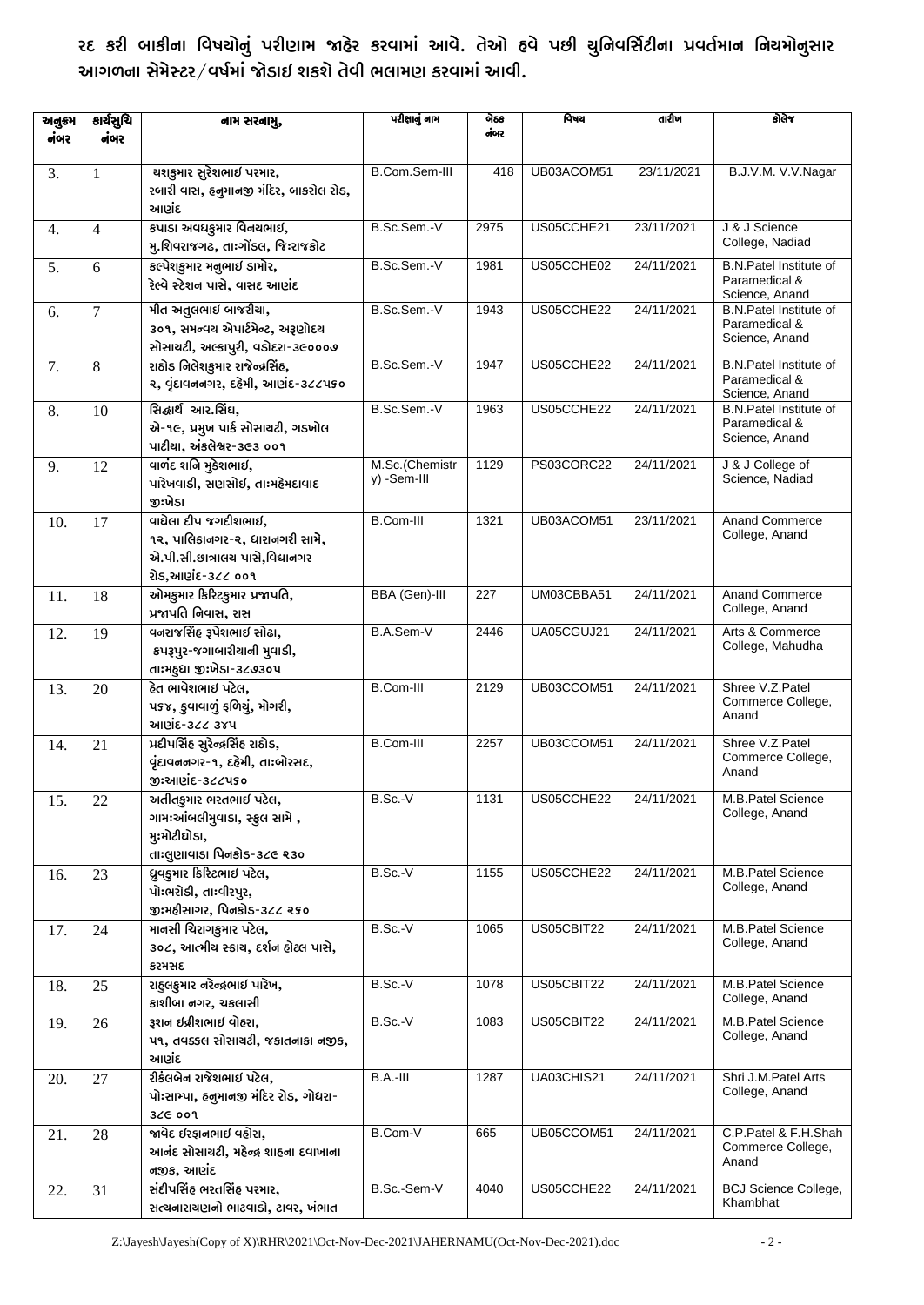| અનુક્રમ<br>નંબર | કાર્ચસુચિ<br>નંબર | નામ સરનામુ,                                                                                            | પરીક્ષાનું નામ     | બેઠક<br>નંબર    | વિષય       | તારીખ      | કોલેજ                                                                  |
|-----------------|-------------------|--------------------------------------------------------------------------------------------------------|--------------------|-----------------|------------|------------|------------------------------------------------------------------------|
|                 |                   |                                                                                                        |                    |                 |            |            |                                                                        |
| 23.             | 33                | કેચુરકુમાર નરેશકુમાર ગોહેલ,<br>મોટીપુરા, ભાલાડ, તાઃમાતર, જિઃખેડા-<br>369280                            | B.Sc.-Sem-V        | 3798            | US05CCHE23 | 25/11/2021 | Shree R.K.Parikh<br>Arts & Science<br>College, Petlad                  |
| 24.             | 34                | દેવ્યાનીબેન વિનોદભાઈ પ્રજાપતિ,<br>બી-૧૯, શિવ શક્તિ સોસાચટી, મોટી<br>ખોડિચાર રોડ,<br>આણંદ-૩૮૮૦૦૧        | B.A.Sem-III        | 444             | UA03CECO22 | 25/11/2021 | Anand Arts College,<br>Anand                                           |
| 25.             | 35                | <u> જાનલબેન ઈશ્વરદાન ગઢવી,</u><br>૧૮૧, સિધ્ધેશ્વરી સોસાચટી, શકરપુર રોડ,<br>ખંભાત, જિઃ આણંદ-૩૮૮ ૬૨૦     | B.Sc.-Sem-V        | 3990            | US05CCHE23 | 25/11/2021 | <b>BCJ Science College,</b><br>Khambhat                                |
| 26.             | 36                | માનવકુમાર અલ્પેશભાઈ પટેલ,<br>૭૫૮૧, પરાગ જી.એસ.એફ.સી. વડોદરા,<br>૩૫૬, પટેલ ફળિયા દશરથ,<br>વડોદરા-૩૯૧૭૪૦ | B.A.-III Sem       | 1223            | UA03CHIS22 | 25/11/2021 | Shri J.M.Patel Arts<br>College, Anand                                  |
| 27.             | 37                | ફરદીનખાન નજીમખાન પઠાણ,<br>એન ખા ટેકરી,, આગીણ, મહુધા-૩૮૭ ૩૩૫                                            | B.Com-III          | 3528            | UB03CCOM52 | 25/11/2021 | Arts & Commerce<br>College, Mahudha                                    |
| 28.             | 38                | સંદીપકુમાર આર.ઠાકોર,<br>ઉગમણું ફળિયું, ઉબેર, તાઃજંબુસર,જીઃભરૂચ                                         | B.Sc.-V            | 4506            | US05CCHE23 | 25/11/2021 | ASC College,<br><b>Bhadran</b>                                         |
| 29.             | 40                | માઝ વાહીદઅબ્દુલભાઈ નેકી,<br>કપાસીચા પરા, મુ.જંબુસર, તાઃજંબુસર<br>જી:ભરૂચ-૩૯૨૧૫૦                        | B.Sc.V             | 2629            | US05CPHY03 | 25/11/2021 | Shree P.M.Patel<br>College of Elecrtonics<br>& Communication,<br>Anand |
| 30.             | 41                | રવિ એન.પટેલ, ચોપાટો,<br>મોટુ અડધ, વેરાઈ મતા, આણંદ-૩૮૮ ૦૦૧                                              | B.Sc.-V            | 2208            | US05CCHE23 | 25/11/2021 | Shri P.M.Patel<br>Institute of Bio-<br>Sciences, Anand                 |
| 31.             | 42                | નચન વિનુભાઈ ગોહિલ,<br>સી-૧૦૪, સુથાર ખડકી, પ્રમુખ તીર્થ,<br>મુ.દહેમી-૩૮૮ ૫૬૦ તાઃબોરસદ જી.આણંદ           | B.Sc.-V            | 2413            | US05CBIT03 | 25/11/2021 | Shri P.M.Patel<br>Institute of Bio-<br>Sciences, Anand                 |
| 32.             | 43                | તિલોકકુમાર એ.પટેલ,<br>૩૦, લક્ષ્યશ્રીપ, લાંભવેલ રોડ,<br>આણંદ-૩૮૮ ૦૦૧                                    | BBA(Gen)-III       | $\overline{74}$ | UM03CBBA52 | 25/11/2021 | <b>BJVM College,</b><br>Vallabh Vidyanagar                             |
| 33.             | 44                | ચાંદઅફઝલ શબ્બેરભાઈ વહોરા,<br>મામી ભાગોળ, પટેલના ચોરા પાસે, ડાકોર                                       | B.Com-III          | 1300            | UB03CCOM52 | 25/11/2021 | <b>Anand Commerce</b><br>College, Anand                                |
| 34.             | 45                | મોહમદસોહિલ રિચાઝખાન પઠાણ,<br>હુસેની ચોક, સંઘાણા, તાઃમાતર,<br>જીઃખેડા-૩૮૭૩૫૦                            | B.Com-V            | 2151            | UB05CCOM53 | 26/11/2021 | Shree I.V.Patel<br>College of<br>Commerce, Nadiad                      |
| 35.             | 46                | ઘનશ્યામભાઈ જગદીશભાઈ તળપદા,<br>લીલાવભાવ ભાગોળ, કાછીચાવાળા,<br><b>พ</b> สุยเ-3८१33น                      | B.Com-V            | 2910            | UB05CCOM54 | 26/11/2021 | Arts & Commerce<br>College Mahudha                                     |
| 36.             | 48                | પટેલ આચુષી મિનેષભાઈ,<br>પટેલ વાડો, ગામઃદવા, તાઃકપડવંજ<br>જીઃખેડા-૩૮૭૬૩૦                                | <b>BCA-III Sem</b> | 653             | US03CBCA27 | 26/11/2021 | J& J College of<br>Science, Nadiad                                     |
| 37.             | 49                | <u>નિધિ બી.મિસ્ત્રી,</u><br>૧૦૫, જાનકીનંદન એપાર્ટમેન્ટ,<br>પીજ રોડ, નડિચાદ                             | B.Sc.-V Sem        | 3293            | US05CMIC04 | 26/11/2021 | J& J College of<br>Science, Nadiad                                     |
| 38.             | 50                | આરતી પ્રેમશંકર તિવારી,<br>૪૦૫, આસોપાલવ સોસાચટી,<br>વટવા, અમદાવાદ                                       | B.Sc.-V Sem        | 3415            | US05CMIC04 | 26/11/2021 | A.R.Vikani Scvience<br>College,                                        |
| 39.             | 52                | અસ્માબાનુ એ.મલેક,<br>સ્ટેશન રોડ, કણજરી                                                                 | B.Com.-V           | 1969            | UB05CCOM56 | 26/11/2021 | Tarkesh & Niranjana<br>Commerce College,<br>Boriavi                    |
| 40.             | 53                | રાજશ્રીબેન જી.સોલંકી,<br>ગેદલપુરા, અલીન્દ્રા                                                           | B.Com.-V           | 1986            | UB05CCOM56 | 26/11/2021 | Tarkesh & Niranjana<br>Commerce College,<br>Boriavi                    |
| 41.             | 58                | વિક્રમભાઈ કાલાભાઈ ભરવાડ,<br>સનાદરા, નવી નગરી, સ્કુલ નજીક,<br>તાઃગલતેશ્વર, જીઃખેડા                      | B.Sc.V             | 3588            | US05CCHE05 | 27/11/2021 | <b>Bhavan's Science</b><br>College, Dakor                              |
| 42.             | 59                | જાદવ પન્નાબેન રાજેન્દ્રસિંહ,<br>સરદારસિંહનો કુવો, પિલોદરા                                              | B.A.-III           | 4323            | UA03CGU23  | 29/11/2021 | Arts, Commerce &<br>Science College,<br><b>Borsad</b>                  |
| 43.             | 64                | ફેઝલભાઈ સલીમ વહોરા,<br>બળિયાદેવ રોડ, બોરસદ-૩૮૮૫૪૦                                                      | B.Com-V            | 3386            | UB05DCOM52 | 29/11/2021 | Arts, Commerce &<br>Science College,<br><b>Borsad</b>                  |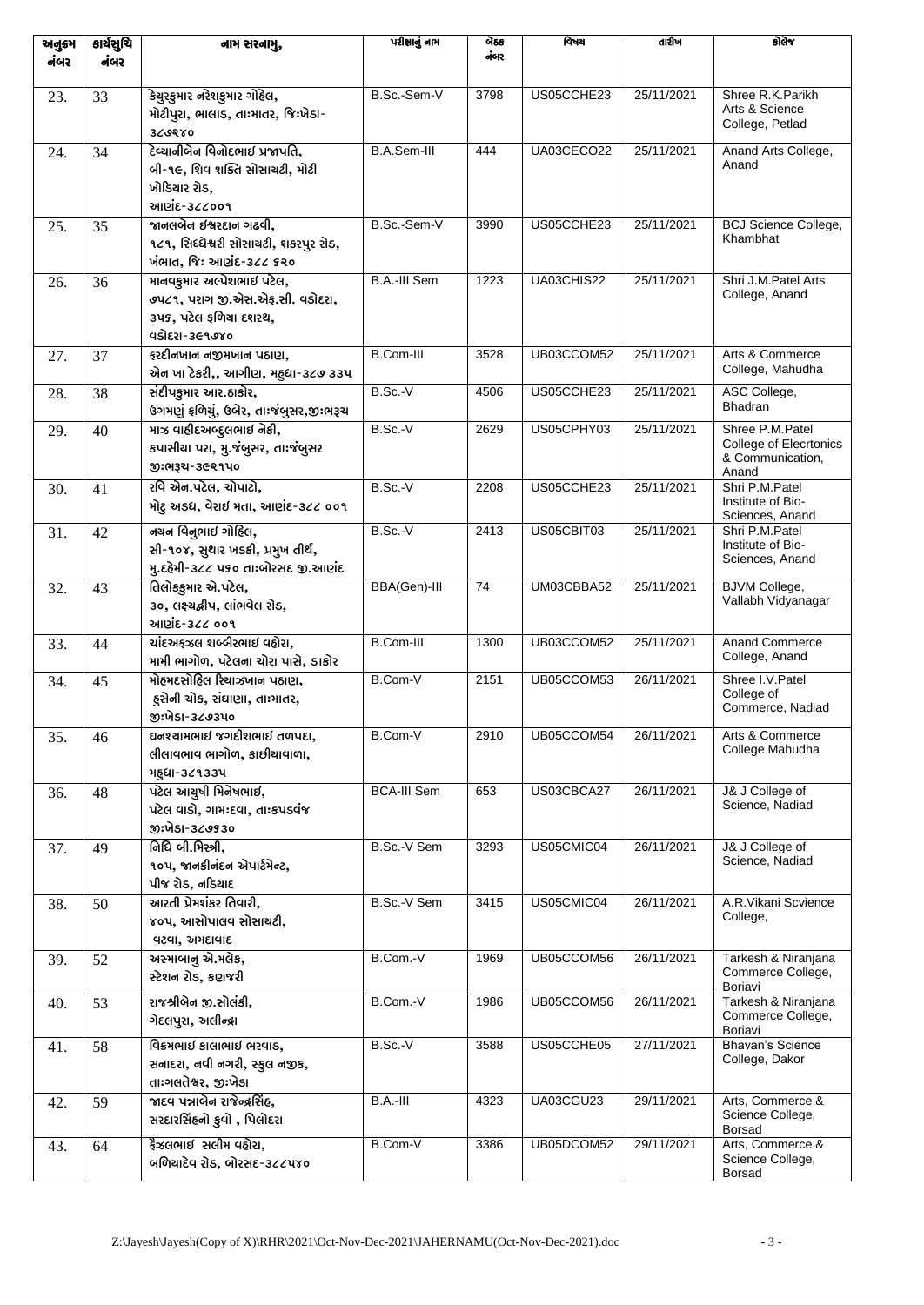| અનુક્રમ<br>નંબર | કાર્ચસુચિ<br>નંબર | નામ સરનામુ,                                                                                     | પરીક્ષાનું નામ   | બેઠક<br>નંબર | विषय       | તારીખ      | डोतेश्व                                                                                                             |
|-----------------|-------------------|-------------------------------------------------------------------------------------------------|------------------|--------------|------------|------------|---------------------------------------------------------------------------------------------------------------------|
| 44.             | 65                | શેખ પરવેઝઅલી અન્સારઅલી,<br>વિરોલ દરવાજાની અંદર, માડવા ફળિચું,<br>ચમન ટેકરી,મહેમદાવાદ-૩૮૭૧૩૦     | B.Com-III        | 2810         | UB03CCOM23 | 29/11/2021 | Shri I.V. Patel College<br>of Commerce,<br>Nadiad                                                                   |
| 45.             | 66                | સ્મિત શૈલેષભાઈ વામજા.<br>મોરબી-૩૬૩૬૪૧                                                           | $B.Sc.-III$      | 261          | US03CCHE21 | 29/11/2021 | V.P.& RPTP<br>Sci.College, Vallabh<br>Vidyanagar                                                                    |
| 46.             | 67                | રાજ પ્રવીણભાઈ ભુવા,<br>ગંગાભુવન, હરિકૃષ્ણ નગર-૧,<br>તાઃજસદણ, જીઃરાજકોટ -૩૬૦૦૫૦                  | B.Sc.-III        | 472          | US03CCHE21 | 29/11/2021 | V.P.& RPTP<br>Sci.College, Vallabh<br>Vidyanagar                                                                    |
| 47.             | 68                | મનીષાબેન દિલીપભાઈ ભંગી,<br>કાંચોરપુરા, દહીવણ હાઈસ્કુલ સામે,<br>મુઃદહેવાણ, તાઃબોરસદ૩૮૮૫૫૦        | B.A.-III         | 4443         | UA03CECO23 | 29/11/2021 | Arts, Science &<br>Commerce College,<br><b>Bhadran</b>                                                              |
| 48.             | 69                | પ્રણવભાઈ દિપકભાઈ પટેલ,<br>પોઃનાનદહી, ખારગામ, નવસારી-૩૯૬ ૦૪૧                                     | B.Sc.-III        | 799          | US03CZOO21 | 29/11/2021 | V.P.& RPTP<br>Sci.College, Vallabh<br>Vidyanagar                                                                    |
| 49.             | 70                | મહમ્મદ અદનાન મમતાઝઅલી સૈયદ,<br>એસ.એસ.હોસ્પિટલ નજીક,<br>પેટલાદ-૩૮૮૪૫૦                            | B.Sc.-III        | 3885         | US03CMTH21 | 29/11/2021 | Shri R.K.Parikh Arts.<br>& Commerce &<br>Science College,<br>Petlad                                                 |
| 50.             | 71                | ભાવિક હર્ષદભાઈ મકવાણા,<br>વલી                                                                   | $B.A.-III$       | 5200         | UA03CGUJ23 | 29/11/2021 | R.P.Arts, K.B.Comme<br>rce & BCJ<br>Sci.College,<br>Khambhat                                                        |
| 51.             | 72                | જાદવ આકાશકુમાર દશરથભાઈ,<br>વડગામ, ખંભાત, આણંદ-3૮૮૬૨૫                                            | B.A.-III         | 5199         | UA03CGUJ23 | 29/11/2021 | R.P.Arts, K.B.Comme<br>rce & BCJ<br>Sci.College,<br>Khambhat                                                        |
| 52.             | 73                | મકવાણા નિકિતાબેન ભુપેન્દ્રભાઈ,<br>ગામઃજુની રેલ, તાઃતારાપુર્ જીઃ આણંદ                            | $B.A.-V$         | 4341         | UA05CHIN24 | 27/11/2021 | R.P.Arts, K.B.Comme<br>rce & BCJ<br>Sci.College,<br>Khambhat                                                        |
| 53.             | 75                | પરમાર કિષ્ના વિજયસિંહ,<br>ખોડિયાર નગર મુ.પોઃસેવાલિયા,<br>તાઃગળતેશ્વર, જીઃખેડા                   | B.Sc.-III        | 3403         | US03CCHE22 | 30/11/2021 | <b>Bhavan's Science</b><br>College, Dakor                                                                           |
| 54.             | 76                | મનોજકુમાર અરવિંદભાઈ વાઘેલા,<br>દીરાચંદની મુવાડી: પો:કુણા, તા:મદેમદાવાદ:<br>જી: ખેડા ૩૮૭૧૧૦      | B.Com-V          | 2896         | UB05CCOM22 | 30/11/2021 | Arts & Commerce<br>College,<br>Mahemdavad                                                                           |
| 55.             | 80                | ગોસ્વામી ધ્રુવકુમાર ચેતનગીરી,<br>માથી ફળિયું, કાસોર,                                            | $B.A.-III$       | 4663         | UA03SPSY21 | 30/11/2021 | Shri R.K.Parikh Arts,<br>& Commerce &<br>Science College,<br>Petlad                                                 |
| 56.             | 85                | પ્રિત જીગરકુમાર સોની,<br>એએ-પર, વડિચા, રોચલ સનસીટી,<br><b>21841491-363984</b>                   | $B.A.-V$         | 987          | UA05DGUJ21 | 01/12/2021 | Bhikhabhai Patel Arts<br>College, Anand                                                                             |
| 57.             | 86                | માનવ કલ્પેશકુમાર ચોકસી,<br>ચોકસીની પોળ, જૈન મંદિર નજીક, ખંભાત,<br>જિઃઆણંદ-૩૮૮૬૨૦                | B.Com-V          | 431          | UB05SCOM51 | 01/12/2021 | BJVM, Vallabh<br>Vidyanagar                                                                                         |
| 58.             | 87                | અર્પણ રાકેશ ચૌહાણ,<br>શાંતિનગર સોસાચટી, કથેરિયા, આણંદ                                           | <b>BCOM-III</b>  | 248          | UB03GCOM   | 01/12/2021 | BJVM, Vallabh<br>Vidyanagar                                                                                         |
| 59.             | 88                | આફતાબખાન હાફીઝખાન પઠાણ,<br>વચલિચા મહોલા, સુરેલી, તાઃઉમરેઠ,<br>જીઃઆણંદ-૩૮૮ ૨૧૦                   | B.Com-V          | 555          | UB05SCOM51 | 01/12/2021 | C.P.Patel & F.H.Shah<br>Commerce College                                                                            |
| 60.             | 89                | બીજલ રજનીકાંત પટેલ,<br>નાગરદાસ, નાગરદાસની ખડકી, નાપાડ<br>તળપદા, આણંદ-3૮૮ ૩૫૦                    | B.Com-V          | 613          | UB05SCOM51 | 01/12/2021 | C.P.Patel & F.H.Shah<br>Commerce College                                                                            |
| 61.             | 90                | વિષ્ણુ એમ.પઢિચાર,<br>મુજકુવા પાટડી સીમ વિસ્તાર, પોઃમુજકુવા,<br>તાઃઆંકલાવ, જિઃઆણંદ-૩૮૮ ૩૦૭       | B.Voc-V          | 15038        | UB05CBVB05 | 01/12/2021 | C.P.Patel & F.H.Shah<br>Commerce College                                                                            |
| 62.             | 94                | અક્ષચકુમાર રમેશભાઈ પરમાર,<br>ઉંડુ ફળિયું, મુ.બોદાલ,તાઃબોરસદ,<br>જીઃઆણંદ-૩૮૮૫૪૦                  | B.Com-V          | 3478         | UB05SCOM52 | 01/12/2021 | Arts, Commerce &<br>Science College,<br>Borsad                                                                      |
| 63.             | 95                | દર્શનકુમાર રાજેશભાઈ પટેલ,<br>વૃંદાવન પટેલ વાડી, મુ.પો.કાચ્છાઈ,<br>તાઃમહેમદાવાદ, જિઃખેડા-૩૮૭ ૧૩૦ | <b>B.Com-III</b> | 3445         | UB03GCOM51 | 01/12/2021 | Manekchok<br>Co.Op.Banks Arts<br>and Mahemdabad<br>Urban People's<br>Co.op. Bank<br>Commerce College,<br>Mahemdavad |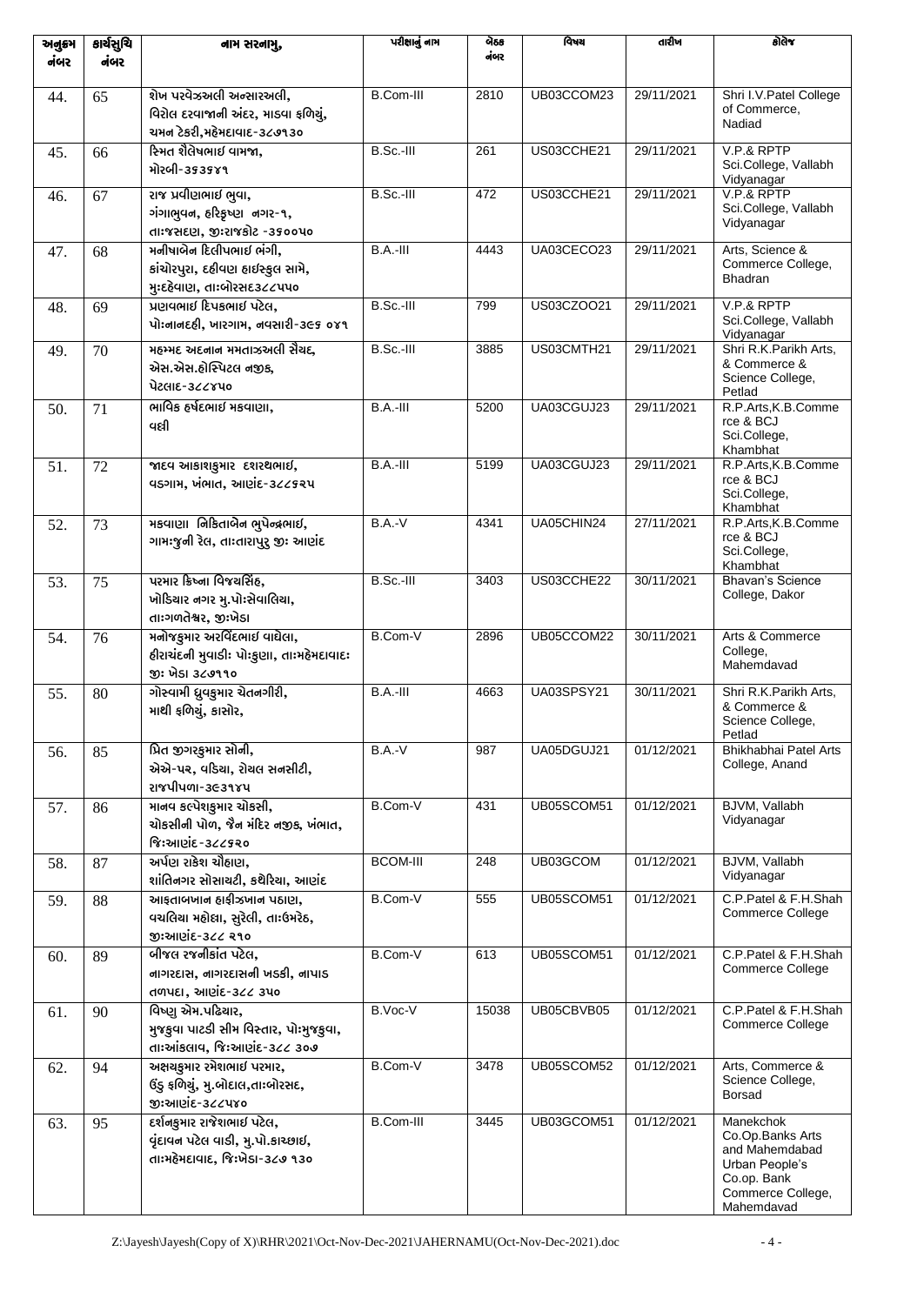| અનુક્રમ | કાર્ચસુચિ | નામ સરનામુ,                              | પરીક્ષાનું નામ | બેઠક | વિષય       | તારીખ      | કોલેજ                                         |
|---------|-----------|------------------------------------------|----------------|------|------------|------------|-----------------------------------------------|
| નંબર    | નંબર      |                                          |                | નંબર |            |            |                                               |
| 64.     | 100       | ધ્રુવ વિષ્ણુભાઈ બ્રહ્મભટ્ટ,              | B.Sc.-III      | 2439 | US03CPHY21 | 01/12/2021 | Shree P.M.Patel                               |
|         |           | પટેલ વાડી, વચલી શેરી,                    |                |      |            |            | Institute of Bio-<br>Sciences, Anand          |
|         |           | મુ.પો.-નાવલી, તા.જિ.-આણંદ                |                |      |            |            |                                               |
| 65.     | 103       | પઢિચાર હિરલ જે.,                         | B.Com-III      | 4318 | UB03SCOM51 | 02/12/2021 | Arts, Science &                               |
|         |           | એકલબાર, તાઃપાદરા,                        |                |      |            |            | Commerce College,<br><b>Bhadran</b>           |
|         |           | જીઃવડોદરા-૩૯૧ ૪૪૦                        |                |      |            |            |                                               |
| 66.     | 104       | દિશાબેન ગણપતસિંહ પરમાર,                  | $B.Sc.-III$    | 4567 | US03CCHE02 | 02/12/2021 | Arts, Science &<br>Commerce College,          |
|         |           | ૧૦૪, એમઆઈએ-એલ બરોડા હાઈટસ,               |                |      |            |            | <b>Bhadran</b>                                |
|         |           | માંજલપુર, વડોદરા                         |                |      |            |            |                                               |
| 67.     | 105       | જીતેન્દ્રસિંહ અર્જુનસિંહ પઢિયાર,         | B.Sc.-III      | 4107 | US03CPHY22 | 02/12/2021 | Arts, Commerce &<br>Science College,          |
|         |           | મુ.મુજપુર (બાંદચાપુલ) સીમ વિસ્તાર,       |                |      |            |            | Borsad                                        |
|         |           | તાઃપાદરા જિઃવડોદરા-૩૯૧૪૪૦                |                |      |            | 02/12/2021 |                                               |
| 68.     | 107       | સવેરા બિપિનભાઈ ખૂંટ,                     | B.Sc.-III      | 2346 | US03CPHY22 |            | Shree P.M.Patel<br>Institute of Bio-          |
|         |           | મુ.હિરાણા, તાઃ-લાઠી-૩૬૫ ૪૩૫<br>જિ:અમરેલી |                |      |            |            | Sciences, Anand                               |
|         |           | પ્રણામી ઉર્વેશ શનાભાઈ,                   | $B.Sc.-III$    | 2917 | US03CPHY22 | 02/12/2021 | J & J Science                                 |
| 69.     | 109       | બી/૬, લક્ષ્મી કોલોની, ચાંદની ચોક, મિશન   |                |      |            |            | College, Nadiad                               |
|         |           | રોડ, નડિચાદ-૩૮૭ ૦૦૨                      |                |      |            |            |                                               |
| 70.     | 111       | પ્રિચંકાબેન રમેશભાઈ દિંગુ,               | B.Sc.-III      | 305  | US03CCSC21 | 03/12/2021 | VP & RPTP Science                             |
|         |           | જવાહર સ્ટ્રીટ, મેઈન બજાર,                |                |      |            |            | College, Vallabh                              |
|         |           | મહેળાવ-3૮૮ ૪૪૦                           |                |      |            |            | Vidyanagar                                    |
| 71.     | 124       | ભરતભાઈ મહેશભાઈ પરમાર,                    | M.Com.Sem-III  | 52   | PB03ACOM21 | 28/10/2021 | P.G.Department of                             |
|         |           | પોસ્ટ ઓફિસ નજીક, ઉંડી ફળિયા, મોરડ,       |                |      |            |            | Business Studies,                             |
|         |           | તાઃપેટલાદ, જીઃ આણંદ                      |                |      |            |            | S.P.University,<br>V.V.Nagar                  |
| 72.     | 125       | નસીબાખાતુન શબ્બીરમીચા શેખ,               | M.Com.Sem-III  | 286  | PB03ACOM21 | 28/10/2021 | P.G.Department of                             |
|         |           | પરીજાપાર્ક સોસાચટી,                      |                |      |            |            | Business Studies,                             |
|         |           | ગોઠડા ચોકડી-૩૯૧ ૭૭૦                      |                |      |            |            | S.P.University,<br>V.V.Nagar                  |
| 73.     | 126       | નેહાબેન સંજચભાઈ પટેલ,                    | M.Com.Sem-III  | 291  | PB03ACOM21 | 28/10/2021 | P.G.Department of                             |
|         |           | પટેલ ખડકી, ચલાલી-૩૮૭૧૧૫                  |                |      |            |            | Business Studies,                             |
|         |           |                                          |                |      |            |            | S.P.University,<br>V.V.Nagar                  |
| 74.     | 127       | ગૌરવકુમાર અશોકભાઈ વણકર,                  | M.Com.Sem-III  | 112  | PB03ACOM21 | 28/10/2021 | Anand Institute of                            |
|         |           | પાણીની ટાંકી નજીક, બાકરોલ                |                |      |            |            | Business Studies,                             |
|         |           | હર્ષકુમાર એ.પટેલ,                        | M.Com.Sem-III  | 128  | PB03ACOM21 | 28/10/2021 | Anand<br>Anand Institute of                   |
| 75.     | 128       | દરવાજા, મોગરી                            |                |      |            |            | Business Studies,                             |
|         |           |                                          |                |      |            |            | Anand                                         |
| 76.     | 129       | જાનવીબેન પ્રકાશભાઈ પ્રજાપતિ,             | M.Com.Sem-III  | 158  | PB03ACOM21 | 28/10/2021 | P.G.Department of<br><b>Business Studies,</b> |
|         |           | બી-૪, મારૂતિનંદન, સંકૃતિ બંગલો, બાકરોલ   |                |      |            |            | S.P.University,                               |
|         |           | ગેટ નજીક, બાકરોલ-૩૮૮ ૩૧૫                 |                |      |            |            | V.V.Nagar                                     |
| 77.     | 130       | જયશ્રીબેન દિલીપસિંહ રાજ,                 | M.Com.Sem-III  | 166  | PB03ACOM21 | 28/10/2021 | C.P.Patel & F.H.Shah                          |
|         |           | મહાકાળી માતાનું ફળિચું, અડાસ- ૩૮૮ ૩૦૫    |                |      |            |            | Commerce College,<br>Anand                    |
| 78.     | 131       | અવિનાશી વિજચભાઈ પટેલ,                    | M.Com.Sem-III  | 47   | PB03ACOM21 | 28/10/2021 | Anand Institute of                            |
|         |           | મુ.દુજેવર, પોઃલાડવેલ, કપડવંજ             |                |      |            |            | Business Studies,<br>Anand                    |
|         |           |                                          |                |      |            |            |                                               |

કાળજીપૂર્વકની વિચારણા બાદ નીચેની પરીક્ષાના બેઠક નંબરના પરીક્ષાર્થીઓએ (અનુક્રમ નં. ૭૯ થી ૧૨૫ ફુલ ૪૭ (સી) વિદ્યાર્થીઓ) પરીક્ષાલક્ષી ગેરરીતિ આચરેલી સાબિત થતા તેઓ કશૂરવાર સાબિત થાચ છે, અને તેઓએ ઓક્ટોબર-નવેમ્બર-ડીસેમ્બર-૨૦૨૧માં આપેલ પરીક્ષાનું તમામ વિષચોનું પરિણામ રદ કરવામાં આવે, તેઓ હવે પછી ચુનિવર્સિટીના પ્રવર્તમાન નિયમોનુસાર આગળના સેમેસ્ટર/વર્ષમાં જોડાઈ શકશે તેવી ભલામણ કરવામાં આવી.

| અનુક્રમ | કાર્ચસૂચિ | નામ સરનામુ,                                                            | પરીક્ષાનું નામ | બેઠક | વિષય       | તારીખ      | કોલેજ                                        |
|---------|-----------|------------------------------------------------------------------------|----------------|------|------------|------------|----------------------------------------------|
| નંબર    | નંબર      |                                                                        |                | નંબર |            |            |                                              |
| 79.     |           | વર્મા હર્ષ ભૂપેન્દ્રભાઈ,<br>કાપડ બજાર, લક્ષ્મીજી રોડ,<br>ડાકોર-૩૮૮ રરપ | B.Com.Sem-V    | 1718 | UB05ACOM51 | 23/11/2021 | Shri V.Z.Patel<br>Commerce College,<br>Anand |
| 80.     |           | પટેલ નિશિતકુમાર વિજચકુમાર,<br>સી-૧૦૧, પ્રાઈમ હિલ, વાણિચાવાડ,           | B.Sc.Sem.-V    | 3337 | US05CCHE21 | 23/11/2021 | J & J Science<br>College, Nadiad             |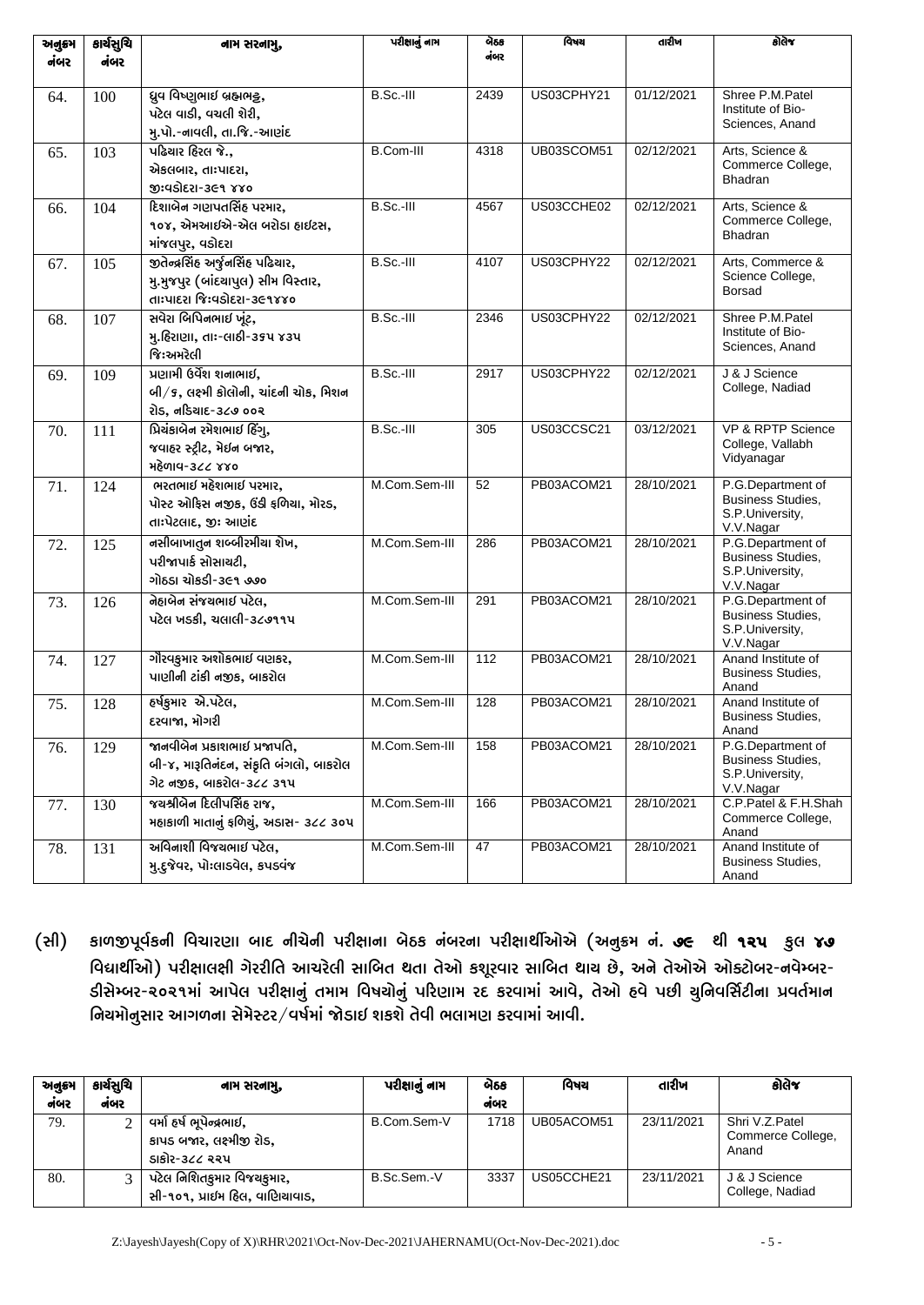| અનુક્રમ<br>નંબર | કાર્ચસુચિ<br>નંબર | નામ સરનામુ,                                                                                             | પરીક્ષાનું નામ   | બેઠક<br>નંબર | વિષય       | તારીખ      | કોલેજ                                                                      |
|-----------------|-------------------|---------------------------------------------------------------------------------------------------------|------------------|--------------|------------|------------|----------------------------------------------------------------------------|
|                 |                   | નડિયાદ-૩૮૭ ૦૦૧                                                                                          |                  |              |            |            |                                                                            |
| 81.             | $\overline{5}$    | જચમીનકુમાર મહેન્દ્રભાઈ શ્રીગોડ,<br>૨૦, જલારામ પાર્ક-૧, આણંદ સોજીત્રા રોડ,<br>કરમસદ                      | B.Sc.Sem.-V      | 1979         | US05CCHE02 | 24/11/2021 | <b>B.N.Patel Institute of</b><br>Paramedical &<br>Science, Anand           |
| 82.             | 9                 | પટેલ રૂષિ નિતેષભાઈ,<br>પટેલ ખડકી, સાંકરદા, વડોદરા                                                       | B.Sc.Sem.-V      | 1959         | US05CCHE22 | 24/11/2021 | <b>B.N.Patel Institute of</b><br>Paramedical &<br>Science, Anand           |
| 83.             | 11                | यादृप બિપીનકુમાર આર.<br>૪-૭૨૧, કોટ ફળિચું, ટાવર નજીક,<br>ગામઃકીંખલોડ, જીઃઆણંદ-૩૮૮૫૧૦                    | B.Sc.Sem.-V      | 4131         | US05CCHE22 | 24/11/2021 | Science College,<br><b>Borsad</b>                                          |
| 84.             | 13                | <u> દેત્વી ભદ્રેશકુમાર પટેલ,</u><br>હનુમાન ફળિચું, નેશ, તાઃઠાસરા, જીઃખેડા                               | B.Sc.-Sem-V      | 2571         | US05CMIC02 | 24/11/2021 | Shree P.M.Patel<br>Institute of Bio-<br>Science, Anand                     |
| 85.             | 14                | ઉન્નતિબેન બાબુભાઈ દામા,<br>૮૦, શક્તિ પાર્ક સોસાયટી,<br>ભુરાવાવ રોડ, ગોધરા                               | B.Sc.-Sem-V      | 2612         | US05CMIC02 | 24/11/2021 | Shree P.M.Patel<br>Institute of Bio-<br>Science, Anand                     |
| 86.             | 15                | નિરવકુમાર નરેશભાઈ પટેલ,<br>ગામડિયાની ખડકી, આંકલાવ                                                       | B.Sc.-Sem-V      | 2502         | US05CCHE02 | 24/11/2021 | Shree P.M.Patel<br>College of<br>Electronics &<br>Coomunications,<br>Anand |
| 87.             | 16                | કરણ મનોજકુમાર મેકવાન,<br>બી-ટી-૪, મનીહા પાર્ક એપાર્ટમેન્ટ,<br>સુરસાગર-તરસાલી રિંગ રોડ,<br>99951-360 090 | LLB-Sem-V        | 401          | UL05CLLB22 | 24/11/2021 | Shree P.M.Patel<br>College of Law &<br>Human Rights,<br>Anand              |
| 88.             | 29                | વિવેક અશ્વિનભાઈ પટેલ,<br>ખારોપાટ, ખાનપર, તાઃખંભાત,<br>જીઃઆણંદ-૩૮૮૬૨૦                                    | M.Sc.-Sem-III    | 933          | PS03CORC22 | 24/11/2021 | <b>BCJ Science</b><br>College, Khambhat                                    |
| 89.             | 30                | દિરલબેન મહેન્દ્રભાઈ પ્રજાપતિ,<br>નવુ મહાદેવ ફળિચુ, પીપલગ,<br>તાઃનડિયાદ, જીઃખેડા                         | B.Sc.-Sem-V      | 4110         | US05CMIC22 | 24/11/2021 | <b>BCJ</b> Science<br>College, Khambhat                                    |
| 90.             | 39                | ધીરેન્દ્રસિંહ અજીતસિંહ પરમાર,<br>મહાદેવ મંદિર પાસે, કઠાણા સ્ટેશન                                        | B.Sc.V           | 4609         | US05CCHE23 | 25/11/2021 | ASC College,<br>Bhadran                                                    |
| 91.             | 47                | પટેલ પાર્થીવકુમાર વિનુભાઈ,<br>રામના મુવાડા, લીમડીવાળું ફળિચું,<br>તાઃમહુધાલ જીઃખેડા                     | <b>B.Com-III</b> | 3557         | UB03CCOM54 | 26/11/2021 | Arts & Commerce<br>College Mahudha                                         |
| 92.             | 51                | પ્રજાપતિ અંકિત જચેશભાઈ,<br>૧૪૮, પ્રજાપતિ વાસ, આરડીએસ સ્કુલ<br>નજીક, રોપાડા ગામ, અમદાવાદ-૩૮૨૪૯૫          | B.Sc.-V Sem      | 3421         | US05CCHE24 | 26/11/2021 | A.R.Vikani Scvience<br>College,                                            |
| 93.             | 55                | બારૈયા તૃષારકુમાર રાવજીભાઈ,<br>૪૫૩લ હાઈવે એરિચા, મંગળપુર-૩૮૭ ૪૩૦,<br>તાઃમદુધા જીઃખેડા                   | B.A.-III         | 2936         | UA03GPSY22 | 27/11/2021 | Arts & Commerce<br>College, Mahudha                                        |
| 94.             | 56                | કુનાલ કુરકન્ડે, ન્યુ પોસ્ટલ કોલોની,<br>તુલસી ટોકીઝ રોડ, આણંદ-૩૮૮ ૦૦૧                                    | B.Com. V         | 456          | UB05DCOM55 | 27/11/2021 | <b>SEMCOM Vallabh</b><br>Vidyanagar                                        |
| 95.             | 60                | પરમાર કિશન દિલીપભાઈ,<br>કાન્યા પાસે, કાસોર-ભાલેજ:૩૮૮૨૦૫                                                 | B.Sc.-III        | 3516         | US03CCHE21 | 29/11/2021 | <b>Bhavan's Science</b><br>College, Dakor                                  |
| 96.             | 61                | પટેલ અનિલકુમાર જચેશભાઈ,<br>૧૭૮, પોલીસ પટેલ ખડકી,<br>ભરથરી-૩૮૮૨૫૦, પોઃઠાસરા                              | B.Sc.-III        | 3488         | US03CCHE21 | 29/11/2021 | <b>Bhavan's Science</b><br>College, Dakor                                  |
| 97.             | 63                | ગોહેલ રવિભાઈ જશુભાઈ,<br>ભગત ફઈળચું, પોઃરિન્ઝા, તાઃતારાપુર                                               | B.A.-III         | 5187         | UA03CECO23 | 29/11/2021 | R.P.Arts, K.B.Comm<br>erce & BCJ<br>Sci.College,<br>Khambhat               |
| 98.             | 74                | હ રપાલસિંહ ભરતભાઈ પઢિચાર,<br>ગામઃ કોઢિયાખડ, તાઃબોરસદ,<br>જીઃઆણંદ-૩૮૮૫૨૦                                 | $B.A.-V$         | 3553         | UA05CGUJ24 | 27/11/2021 | Arts, Commerce &<br>Science College,<br><b>Borsad</b>                      |
| 99.             | 77                | હિતેશ પી.પરમાર,<br>મીચાપુર,પોઃઅલીણા, તાઃમહુધા, જીઃખેડા                                                  | B.Sc.-III        | 3297         | US03EMTH05 | 30/11/2021 | J & J Science<br>College, Nadiad                                           |
| 100.            | 78                | પલક પરેશભાઈ પટેલ,<br>મોટા દરવાજા, સરદાર ચોક, સારસા,<br>તાઃઆણંદ                                          | B.Sc.-III        | 2135         | US03CBCH22 | 30/11/2021 | Shree P.M.Patel<br>Institute of Bio-<br>Sciences, Anand                    |
| 101.            | 82                | આફતાબશા ચુસુફશા દિવાન,<br>૧૯, પંચવટી સોસાચટી, ખંભાત                                                     | B.Sc.-III        | 2198         | US03CCHE22 | 30/11/2021 | Shree P.M.Patel<br>College of<br>Electronics &<br>Communication            |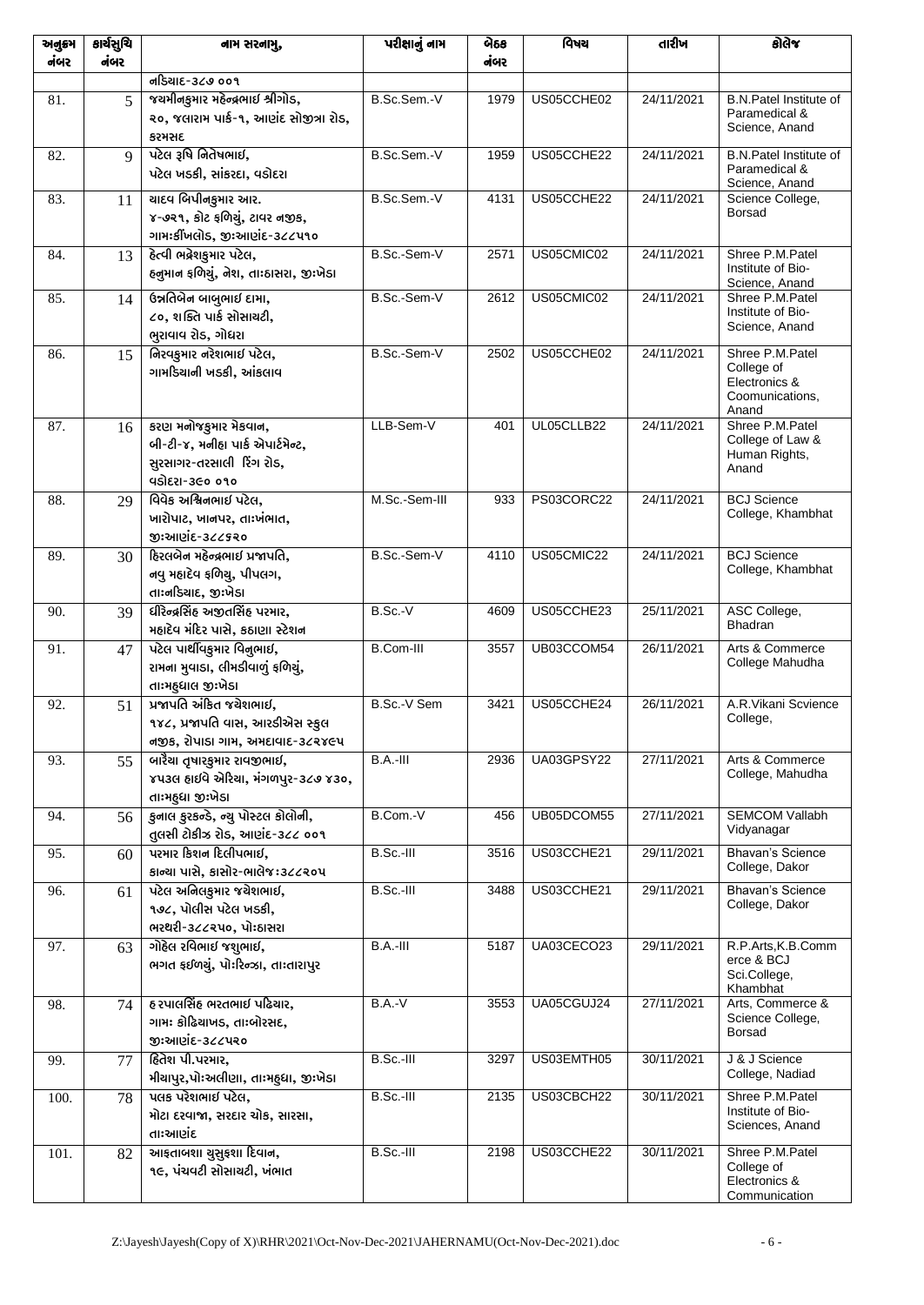| અનુક્રમ<br>નંબર | કાર્ચસુચિ<br>નંબર | નામ સરનામુ,                           | પરીક્ષાનું નામ | બેઠક<br>નંબર | विषय       | તારીખ      | કોલેજ                                |
|-----------------|-------------------|---------------------------------------|----------------|--------------|------------|------------|--------------------------------------|
| 102.            | 91                | પાર્થકુમાર ચીમનલાલ ઠક્કર,             | B.Sc.-III      | 4579         | US03CPHY01 | 01/12/2021 | Arts, Science &                      |
|                 |                   | નવી ખડકી, મુઃરાસ, તાઃબોરસદ,           |                |              |            |            | Commerce College,                    |
|                 |                   | જીઃઆણંદ-૩૮૮૫૭૦                        |                |              |            |            | Bhadran                              |
| 103.            | 92                | ચૌહાણ જગદીશ મંગાભાઈ,                  | B.Sc.-III      | 4196         | US03CPHY21 | 01/12/2021 | Arts, Commerce &                     |
|                 |                   | નાગણેચી માતાના મંદિર બાજુમાં,         |                |              |            |            | Science College,                     |
|                 |                   | મુઃઝાઝંમેર,તાઃતળાજા,                  |                |              |            |            | <b>Borsad</b>                        |
|                 |                   | S. ભાવનગર- 358934                     |                |              |            |            |                                      |
| 104.            | 93                | ચશકુમાર રજનીકાંત વાળંદ,               | $B.Sc.-III$    | 4253         | US03CPHY21 | 01/12/2021 | Arts, Commerce &                     |
|                 |                   | વાળંદવાસ, વાસણા, તાઃખંભાત, જીઃઆણંદ    |                |              |            |            | Science College,                     |
|                 |                   |                                       |                |              |            | 01/12/2021 | <b>Borsad</b>                        |
| 105.            | 96                | ચિરાગ અશોકભાઈ ઝાલા,                   | B.Sc.-III      | 2460         | US03CMIC01 |            | Shree P.M.Patel<br>Institute of Bio- |
|                 |                   | મોટા કુવા, રામપુરા રોડ, ચકલાસી        |                |              |            |            | Sciences, Anand                      |
| 106.            | 97                | રોશની મનોજભાઈ પટેલ,                   | B.Sc.-III      | 2620         | US03CMIC01 | 01/12/2021 | Shree P.M.Patel                      |
|                 |                   | એમ.કોલોની, જાખલા-૩૫૮ ૨૨૦              |                |              |            |            | Institute of Bio-<br>Sciences, Anand |
| 107.            | 98                | ઉન્નતિબેન બાબુભાઈ દામા,               | B.Sc.-III      | 2625         | US03CMIC01 | 01/12/2021 | Shree P.M.Patel                      |
|                 |                   | ૮૦, શક્તિપાર્ક સોસાચટી, ભુરાવાવ રોડ,  |                |              |            |            | Institute of Bio-                    |
|                 |                   | ગોધરા-૩૮૯ ૦૦૧                         |                |              |            |            | Sciences, Anand                      |
| 108.            | 99                | મચુર કનુભાઈ તડવી,                     | B.Sc.-III      | 2277         | US03CPHY21 | 01/12/2021 | Shree P.M.Patel                      |
|                 |                   | સી-૨/૮, નર્મદા વસાહત, જીઆઈડીસી        |                |              |            |            | Institute of Bio-<br>Sciences, Anand |
|                 |                   | નજીક, ઠાસરા-૩૮૮ રપ૦                   |                |              |            |            |                                      |
| 109.            | 101               | પઠાણ શિરિનબાનુ બી.,                   | B.Sc.-III      | 3091         | US03CBOT21 | 01/12/2021 | J & J Science                        |
|                 |                   | તાઃમહેમદાવાદ, જીઃખેડા                 |                |              |            |            | College, Nadiad                      |
| 110.            | 102               | જેમિન ચીમનભાઈ રાઠોડ,                  | B.Sc.-III      | 2522         | US03CELC02 | 02/12/2021 | Shree P.M.Patel<br>Institute of Bio- |
|                 |                   | ૧૦/એ, જય બંગ્લોઝ સોસાયટી,             |                |              |            |            | Sciences, Anand                      |
|                 |                   | તા.પો.-ડાકોર, તાઃઠાસરા,               |                |              |            |            |                                      |
|                 |                   | જીઃખેડા-૩૮૮ રરપ                       |                |              |            |            |                                      |
| 111.            | 106               | સ્વીકૃતિબેન દશરથભાઈ રાજ,              | B.Sc.-III      | 4171         | US03CBOT22 | 02/12/2021 | Arts, Commerce &<br>Science College, |
|                 |                   | નીસરાચા, બોરસદ, આણંદ-૩૮૮ ૫૪૦          |                |              |            |            | <b>Borsad</b>                        |
| 112.            | 108               | અજચકુમાર ગામા ચાદવ,                   | B.Sc.-III      | 2494         | US03CCHE02 | 02/12/2021 | Shree P.M.Patel                      |
|                 |                   | જશોદા કોલોની, એરફોર્સ રોડ નજીક,       |                |              |            |            | College of<br>Electronics &          |
|                 |                   | માંજલપુર વડોદરા-૩૯૦ ૦૧૦               |                |              |            |            | Communication,                       |
|                 |                   | અન્સારી કુઈસ એ.,                      | B.Sc.-III      | 3298         | US03CCHE02 | 02/12/2021 | Anand<br>J & J Science               |
| 113.            | 110               | એ/૧૭, ફેઝાન પાર્ક-૨,ભોજા તલાવડી રોડ,  |                |              |            |            | College, Nadiad                      |
|                 |                   | નડિચાદ-૩૬૭ ૦૦૧                        |                |              |            |            |                                      |
| 114.            | 112               | डिर्तन्य ४.पात्रा,                    | BBA(ITM)-V     | 167          | UM05DBBI23 | 03/12/2021 | Shree P.M.Patel                      |
|                 |                   | ૧૦૧૫-એ, ગોરૂપોડા ઝારોલીમીશન રોડ,      |                |              |            |            | Institute of Business                |
|                 |                   | પાવર પ્લાન્ટ નજીક, દાવોલ, ભીલાડ       |                |              |            |            | Administration,<br>Anand             |
| 115.            | 113               | પ્રિચંકાબેન બાબુભાઈ ગાવીત,            | B.Sc.-III      | 2450         | US03CMIC02 | 03/12/2021 | Shree P.M.Patel                      |
|                 |                   | બી-૩, ઉર્વી ટવીન્સ, આંકલાવ-૩૮૮ ૫૧૦    |                |              |            |            | Institute of Bio-                    |
|                 |                   | સુરભી જચેશભાઈ પુરાણી,                 | B.Sc.-III      | 2451         | US03CMIC02 | 03/12/2021 | Sciences, Anand<br>Shree P.M.Patel   |
| 116.            | 114               | ૧૮, પ્લાઝા સોસાચટી,લુણાવાડા,          |                |              |            |            | Institute of Bio-                    |
|                 |                   | મહીસાગર-૩૮૯ ૨૩૦                       |                |              |            |            | Sciences, Anand                      |
| 117.            | 115               | રાઠવા ભારતીબેન પારસિંગભાઈ,            | B.Sc.-III      | 2617         | US03CMIC02 | 03/12/2021 | Shree P.M.Patel                      |
|                 |                   | મુ:ઘોઘંબા, જી:પંચમહાલ-૩૮૯ ૩૬૫         |                |              |            |            | Institute of Bio-                    |
|                 |                   | રવિ એન.પટેલ,                          | B.Sc.-III      | 2619         | US03CMIC02 | 03/12/2021 | Sciences, Anand<br>Shree P.M.Patel   |
| 118.            | 116               | ૨૦૪, બ્લોક નં.૫, જાવલી એપાર્ટમેન્ટ,   |                |              |            |            | Institute of Bio-                    |
|                 |                   | કિઆ શોરૂમ નજીક, સિંધુભવન રોડ,         |                |              |            |            | Sciences, Anand                      |
|                 |                   | અમદાવાદ-૩૮૦૦૫૮                        |                |              |            |            |                                      |
| 119.            | 117               | અંકિત રાજેન્દ્રભાઈ નીનામા,            | B.Sc.-III      | 2464         | US03CPHY02 | 03/12/2021 | Shree P.M.Patel                      |
|                 |                   | બાકરોલ ગેટ, સાંઈ સોસાચટી, વલભ         |                |              |            |            | Institute of Bio-                    |
|                 |                   | વિદ્યાનગર-૩૮૯ ૧૭૦                     |                |              |            |            | Sciences, Anand                      |
| 120.            | 118               | ભુસર અરવિંદભાઈ જેઠાભાઈ,               | B.Sc.-III      | 2465         | US03CPHY02 | 03/12/2021 | Shree P.M.Patel                      |
|                 |                   | પોઃબોઘાડવા, તાઃધનસુર,                 |                |              |            |            | Institute of Bio-                    |
|                 |                   | જિઃદાહોદ-૩૮૯ ૩૮૦                      |                |              |            |            | Sciences, Anand                      |
| 121.            | 119               | દિક્ષિત રોહિત બી.,                    | B.Sc.-III      | 2468         | US03CPHY02 | 03/12/2021 | Shree P.M.Patel                      |
|                 |                   | ૧૫૭, સંત રોહીદાસ ચોક, કિશનવાડી,       |                |              |            |            | Institute of Bio-                    |
|                 |                   | 45) ยะเ-360 096                       |                |              |            |            | Sciences, Anand                      |
| 122.            | 120               | પગી જચદીપકુમાર કનુભાઈ,                | B.Sc.-III      | 2473         | US03CPHY02 | 03/12/2021 | Shree P.M.Patel                      |
|                 |                   | પ, મિસ્ત્રી સોસાચટી, એન.એસ.પટેલ સર્કલ |                |              |            |            | Institute of Bio-<br>Sciences, Anand |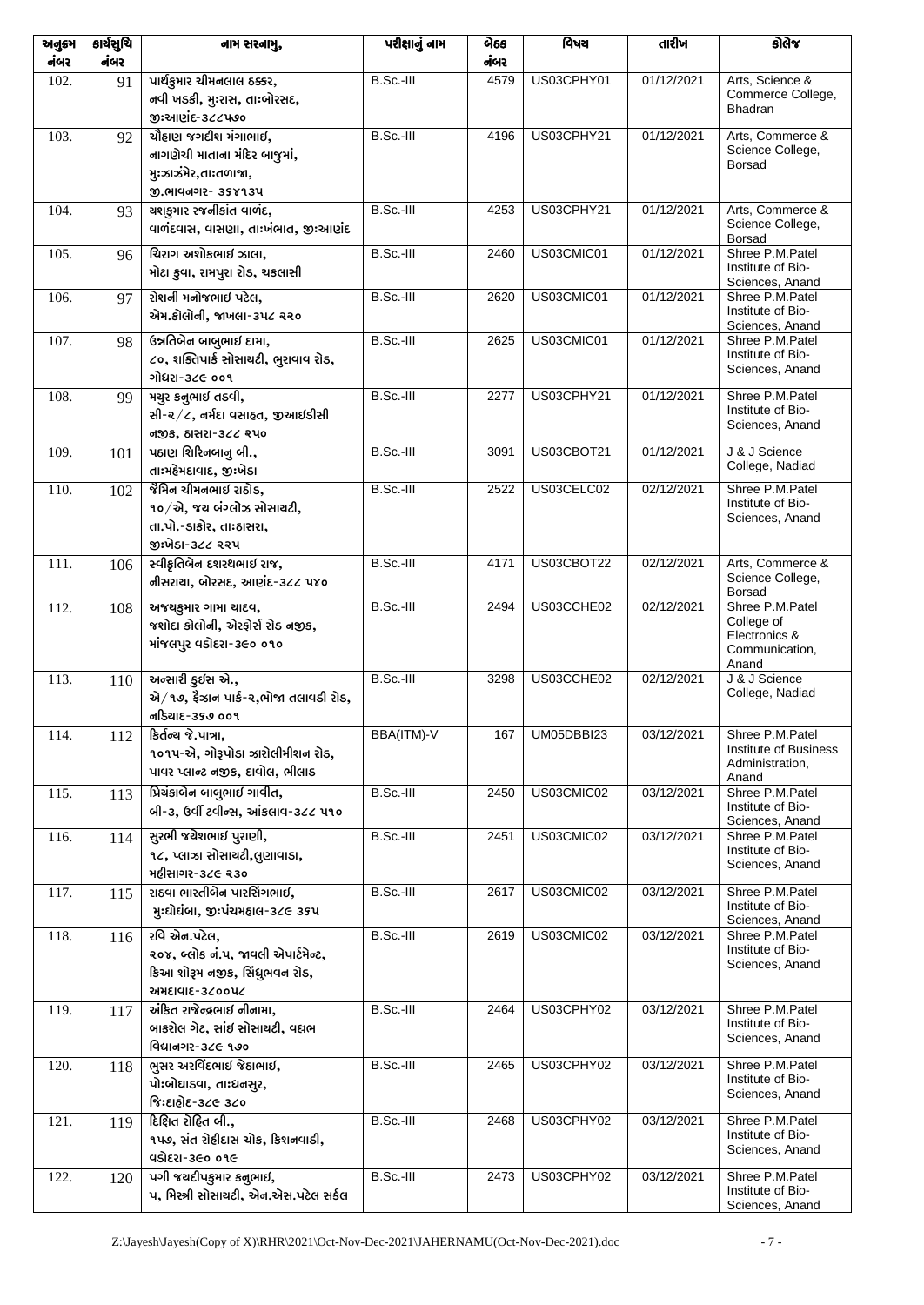| અનુક્રમ<br>નંબર | કાર્યસુચિ<br>નંબર | નામ સરનામ,                                                                     | પરીક્ષાનું નામ | બેઠક<br>નંબર | વિષય       | તારીખ      | કોલેજ                                                   |
|-----------------|-------------------|--------------------------------------------------------------------------------|----------------|--------------|------------|------------|---------------------------------------------------------|
|                 |                   | નજીક, આણંદ-૩૮૮ ૦૦૧                                                             |                |              |            |            |                                                         |
| 123.            | 121               | મકવાણા વિરાટ પી.,<br>રૂમ નં૧૨, દ્વારકાપુરી, સોસાચટી, હરિનગર,<br>५ऽोदृश-३૯० ००७ | B.Sc.-III      | 2482         | US03CPHY02 | 03/12/2021 | Shree P.M.Patel<br>Institute of Bio-<br>Sciences, Anand |
| 124.            | 122               | મહેશ ડાહ્યાભાઈ મકવાણા,<br>પોઃઢોકાવા, તાઃચોટીલા,<br>જિઃસુરેન્દ્રનગર-૩૬૩૫૨       | B.Sc.-III      | 2600         | US03CPHY02 | 03/12/2021 | Shree P.M.Patel<br>Institute of Bio-<br>Sciences, Anand |
| 125.            | 123               | ઈસ્મા આઈ.વહોરા,<br>આફ્રીન પાર્ક, આણંદ                                          | B.Sc.-III      | 812          | US03EZOO01 | 04/12/2021 | VP & RPTP Science<br>College, Vallabh<br>Vidyanagar     |

કાળજીપૂર્વકની વિચારણા બાદ નીચેની પરીક્ષાના બેઠક નંબરના પરીક્ષાર્થીઓએ (અનુક્રમ નં. ૧૨૬ થી ૧૨૮ કુલ ૦૩  $(S)$ વિદ્યાર્થીઓ) પરીક્ષાલક્ષી ગેરરીતિ આચરેલી સાબિત થતા તેઓ કશૂરવાર સાબિત થાય છે, અને તેઓએ ઓક્ટોબર-નવેમ્બર-ડીસેમ્બર-૨૦૨૧માં આપેલ પરીક્ષાનું તમામ વિષચોનું પરિણામ રદ કરવામાં આવે છે, તથા તેઓ હવે પછી ક્રમિક બે સેમેસ્ટર સુધી આગળના સેમેસ્ટર/વર્ષમાં (માર્ચ-એપ્રિલ-મે-૨૦૨૨ તથા ઓક્ટોબર-નવેમ્બર-ડીસેમ્બર-૨૦૨૨) કોઈ પણ અભ્યાસક્રમમાં જોડાઈ શકશે નહીં તેમજ પરિક્ષા આપી શકશે નહીં તેવી ભલામણ કરવામાં આવે છે.

| અનુક્રમ | કાર્ચસૂચિ | નામ સરનામુ,                                                                                    | પરીક્ષાનું નામ  | બેઠક | વિષય       | તારીખ      | કોલેજ                                                   |
|---------|-----------|------------------------------------------------------------------------------------------------|-----------------|------|------------|------------|---------------------------------------------------------|
| નંબર    | નંબર      |                                                                                                |                 | નંબર |            |            |                                                         |
| 126.    | 62        | તળપદા ધ્રુવકુમાર જચંતિભાઈ,<br>મુઃથામણા, તાઃજિઃઆણંદ                                             | $B.Sc.-III$     | 3496 | US03CCHE21 | 29/11/2021 | Bhavan's Science<br>College, Dakor                      |
| 127.    | 79        | દ્યર્ગિષ્ઠાબેન રમેશભાઈ પંડોર,<br>એ-૧૧૨, પુષ્પમ રેસીડન્સી, ચશ પીત્ઝા<br>નજીક, જડેશ્વર રોડ, ભરૂચ | $B.Sc.-III$     | 2121 | US03CBCH22 | 30/11/2021 | Shree P.M.Patel<br>Institute of Bio-<br>Sciences, Anand |
| 128.    | 81        | સંધ્યા ગોહેલ.<br>૮, ભાસ્કર એપાર્ટમેન્ટ,<br>શ્રમજીવી સોસાચટી, વલભ વિદ્યાનગર                     | B.B.A.(Gen)-III | 63   | UM03DBBA52 | 30/11/2021 | <b>BJVM Commerce</b><br>College, Vallabh<br>Vidyanagar  |

## $(5)$  (૧) ર્રિફુબેન રામજીભાઈ હરીજનઃ- (અનુક્રમ નં. ૧૨૯) (કાર્ચસુચિ નં. ૮૩)

કે જેઓ દ્વારા તેઓનું MA – III Semester (Not Clear) ની પરિક્ષા N.S.Patel Arts Colloge (Autonomus) માંથી પોતાનું રજીસ્ટ્રેશન ચાલુ રાખી January-2021 માં પરિક્ષા આપી હતી તેમજ તેની સાથે તેણે Dharmaj College of Education માં B.Edમાં અનુસ્નાતક અંગ્રેજી વિભાગમાંથી N.S.Patel Arts College માં MA-III સેમેસ્ટરમાં જોડાવા માટેનું યુનિવર્સિટી દ્વારા ઇશ્ચુ કરવામાં આવેલ Transfer Certificate No. 4957, Date : 21/06/2019 રજૂ કરી  $B.Ed$  ના અભ્યાસક્રમમાં એડમીશન મેળવેલ હતું. અને જેની પ્રથમ સેમેસ્ટરની પરીક્ષા February-2021 માં તેમજ બીજા સેમેસ્ટરની પરીક્ષા Jul-2021 માં આપેલ હતી. આમ સદર વિદ્યાર્થી દ્વારા એકજ વર્ષમાં બે રેગ્યુલર અભ્યાસક્રમમાં જોડાયેલ હોવાથી સમિતિ દ્વારા સદર બાબતની ઉંડાણપુર્વકની ચર્ચા વિચારણાને અંતે નીચે મુજબની ભલામણ કરવામાં આવી.

- વિદ્યાર્થી દ્વારા ખોટા TC (Transfer Certificate) ને આધારે B.Ed ના અભ્યાસક્રમમાં મેળવેલ એડમિશન રદ  $\mathbf{L}$ કરવું
- तेभ रते अभयगाणामां MA-III Semester(NC) (N. S. Patel Arts College(Autonomus)) भां  $\Pi$ . આપેલ પરીક્ષા રદ કરવાની.
- વિદ્યાર્થીને આપવામાં આવેલ B.Ed ની તમામ માર્કશીટ ચુનિવર્સિટીમાં પરત જમાં કરાવવા ભલામણ કરવામાં આવી.  $III.$
- કોલેજ દ્વારા ઓરીઝનલ TC વગર પ્રવેશ ફાળવેલ હોવાથી સદર વિદ્યાર્થીની તમામ  $Admission$  Fees વિદ્યાર્થીને  $IV.$ પરત કરવા જણાવવું તથા સંબંધીત સર્વે કોલેજોને Original Transfer Certificate વગર પ્રવેશ ન ફાળવવા એકેડેમિક વિભાગ દ્વારા પરિપત્ર કરીને સર્વેને જાણ કરવા જણાવવાની ભલામણ કરવામાં આવી.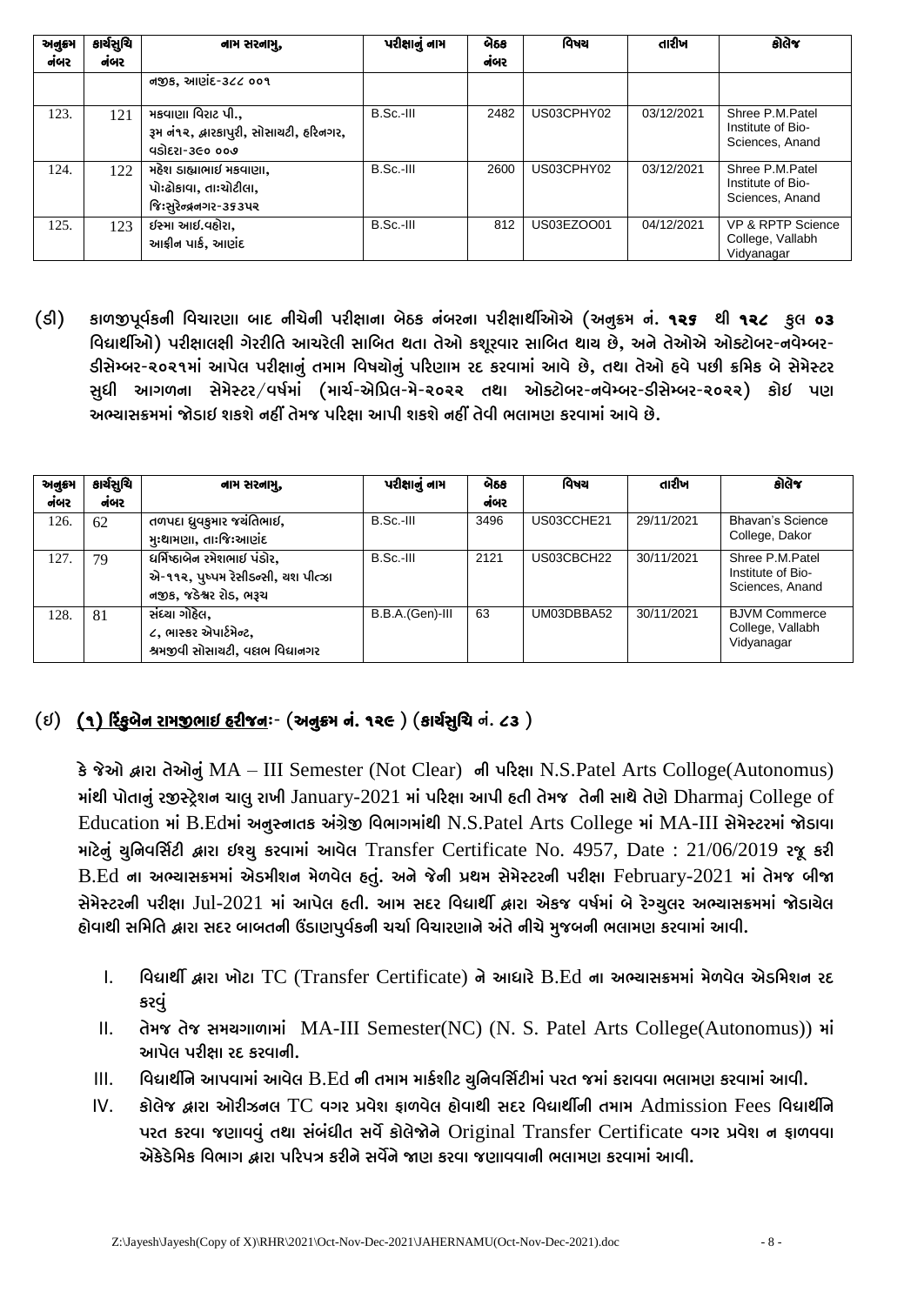## (૨) વિપુલકુમાર પ્યારેસાબ રાણા:- (અનુક્રમ નં. ૧૩૦ ) (કાર્ચસુચિ નં. ૮૪ )

કે જેઓ દ્વારા વર્ષ-૨૦૧૬માં N. S. Patel Arts College માં MA(Economics) ના અભ્યાસક્રમમાં પ્રવેશ મેળવેલ હતો જેનો પ્રવેશ રદ કરાચા વગર વર્ષ-૨૦૧૮માં N.S.Patel Arts Collegeમાં BAના અભ્યાસક્રમમાં ધોરણ-૧૨ના આધારે પુન: પ્રવેશ મેળવેલ હતો આમ સદર વિદ્યાર્થી દ્વારા MAના ચાલુ અભ્યાસક્રમ દરમિચાન BAના અભ્યાસક્રમમાં પ્રવેશ મેળવેલ જે બાબત ગંભીર હોવાથી સમિતિ દ્વારા ઊંડાણપુર્વકની ચર્ચા વિચારણાને અંતે નીચે મુજબની ભલામણ કરવામાં આવી.

- વિદ્યાર્થીનો N.S.Patel Arts Collegeમાં મેળવેલ BA નો પ્રવેશ રદ કરવો તેમજ ચુનિવર્સિટી દ્વારા / કોલેજ દ્વારા  $\mathsf{L}$ આપવામાં આવેલ BAની તમામ અસલ માર્કશીટ ચુનિવર્સિટીમાં પરત જમાં કરાવવી. તેમજ MA-II Semester(October-2018) તેમજ March-2019માં આપેલ પરીક્ષા રદ કરી તમામ માર્કશીટ ચુનિવર્સિટીમાં પરત જમાં કરાવવી.
- એક કરતા વધારે રેગ્યુલર અભ્યાસક્રમમાં વિદ્યાર્થીઓ પ્રવેશ મેળવી શકે નહીં તે માટે યુનિવર્સિટી એકેડેમીક વિભાગ દ્વારા  $\Pi$ . પરીપત્ર કરી સર્વે કોલેજોને જાણ કરવી.
- વિદ્યાર્થી ઠવે પછી ચોજાનાર MAની પરીક્ષા આપી શકશે.  $III.$
- વિદ્યાર્થીએ BA અભ્યાસક્રમમાં ભરેલ પ્રવેશ ફી કોલેજે પરત કરવા જણાવવું.  $IV.$
- (એફ) કાળજીપૂર્વકની વિચારણા બાદ નીચેની પરીક્ષાના બેઠક નંબરના પરીક્ષાર્થીઓએ (અનુક્રમ નં. ૧૩૧ કુલ ૦૧ વિદ્યાર્થીઓ) પરીક્ષાલક્ષી ગેરરીતિ આચરેલી સાબિત થતા તેઓ કશુરવાર સાબિત થાય છે, અને તેઓએ ઓક્ટોબર-નવેમ્બર-ડીસેમ્બર-૨૦૨૧માં આપેલ પરીક્ષાનું તમામ વિષચોનું પરિણામ રદ કરવામાં આવે છે, તથા તેઓ હવે પછી ત્રણ શૈક્ષણિક વર્ષ સુધી આગળના સેમેસ્ટર/વર્ષમાં કોઈ પણ અભ્યાસક્રમમાં જોડાઈ શકશે નહીં તેમજ પરિક્ષા આપી શકશે નહીં તેવી ભલામણ કરવામાં આવી. વધુમાં જે વિદ્યાર્થી ડમી તરીકે પરીક્ષા આપવા બેઠો હતો તે વિદ્યાર્થીને ચુનિવર્સિટીના ભાઈકાકા ગ્રંથાલચમાં દરરોજના ત્રણ કલાક મુજબ ગ્રંથપાલ દ્વારા સોંપવામાં આવેલ વહીવટી કામગીરી એક મહીના સુધી કરવાની રહેશે તથા ત્યારબાદ કામગીરી સંતોષકારક પુર્ણ કરેલ છે તેનું પ્રમાણપત્ર પરીક્ષા વિભાગ ખાતે જમાં કરાવવાનું રહેશે તેમ સમિતિ દ્વારા તેવી ભલામણ કરવામાં આવે છે.

| અનુક્રમ | કાર્યસૂચિ | નામ સરનામુ,                                                                         | પરીક્ષાનું નામ | વેઠક | વિષય       | તારીખ      | કોલેજ                             |
|---------|-----------|-------------------------------------------------------------------------------------|----------------|------|------------|------------|-----------------------------------|
| નંબર    | નંબર      |                                                                                     |                | નંબર |            |            |                                   |
| 131     | 54(1)     | વિપીન નાનુસિંગ રાવ,<br>મુ.પો.જેઠાણા, તહેસીલઃસગવારા,<br>જિઃડુંગરપુર, રાજસ્થાન-૩૧૪૦૩૧ | B.Com-III      | 586  | UB03CCOM22 | 27/11/2021 | <b>BJVM College,</b><br>V.V.Nagar |
|         | 54(2)     | મનીષ મનમોહન સિંગ, (ડમી વિદ્યાર્થી)<br>૬૬, નિર્મલ નગર, ગાંધીધામ,<br>829-300 २०१      |                |      |            |            |                                   |

 $\mathfrak{v}$ કાળજીપૂર્વકની વિચારણા બાદ નીચેની પરીક્ષાના બેઠક નંબરના પરીક્ષાર્થીએ (અનુક્રમ નં. ૧૩૨ કુલ ૦૧ વિદ્યાર્થીઓ) પરીક્ષાલક્ષી ગેરરીતિ આચરેલી સાબિત થતા તેઓ કશુરવાર સાબિત થાય છે, અને તેઓએ ઓક્ટોબર-નવેમ્બર-ડીસેમ્બર-૨૦૨૧માં આપેલ પરીક્ષા બાદ કરાવેલ ઓબ્ઝર્વેસન દરમ્યાન જે વિષયોના પરીણામમાં પોતાની જાતે સુધારો કરેલ છે તે બે વિષચનું પરિણામ રદ કરવામાં આવે, તથા તેઓ હવે પછી એક શૈક્ષણિક વર્ષ સુધી આગળના વર્ષમાં કોઈ પણ અભ્યાસક્રમમાં જોડાઈ શકશે નહીં તેમજ પરિક્ષા આપી શકશે નહીં તેવી ભલામણ કરવામાં આવે છે.

| અનુક્રમ<br>નંબર | કાર્ચસુચિ<br>નંબર | નામ સરનામુ,                                                      | પરીક્ષાનું નામ | બેઠક<br>નંબર | વિષય                                 | તારીખ      | કોલેજ |
|-----------------|-------------------|------------------------------------------------------------------|----------------|--------------|--------------------------------------|------------|-------|
| 132             | 132               | સ્મૃતિ જચેશકુમાર બારોટ,<br>૧૭, સંસ્કૃતિ, જુના મોગરી રોડ,<br>આણંદ | <b>BHMS-II</b> | 282          | Forensic<br>Medicine &<br>Toxicology | 06/10/2021 |       |
|                 |                   |                                                                  |                |              | Materia Medica                       | 07/10/2021 |       |

(ખાસ અગત્થની નોંધ : યુનિવર્સિટી દ્વારા તારીખ :૧૦-૦૬-૨૦૧૬ ના રોજ કરવામા આવેલ પરીપત્ર નંબર : ઇ/૩/૧૦૩૫ માં જણાવ્યા મુજબ તારીખ : ૨૨/૦૨/૨૦૧૬ના રોજ મળેલ સિન્ડિકેટની સભાની કાર્યનોંધ બાબત ક્રમાંક ૧૭.૩ ના ઠરાવ મુજબ "પરીક્ષા શુધ્ધિ સમિતિની ભલામણો સંદર્ભે સજા પામનાર વિદ્યાર્થીઓના હિતમાં જે સેમેસ્ટરના વિષચમાં તેઓને સજા થચેલ હોચ તે સિવાચના અન્ય સેમેસ્ટરના વિષયોમાં એ.ટી.કે.ટી  $(\mathbf{A.T.K.T})$  કે નોટ ક્લિચર  $(\mathbf{Not \ Clear})$  હોચ તો તેવા વિદ્યાર્થીઓને પરીક્ષા આપવા માટે પરવાનગી આપવી" સદર બાબતનો અમલ શૈક્ષણિક વર્ષ ૨૦૧૬-૨૦૧૭થી લાગુ